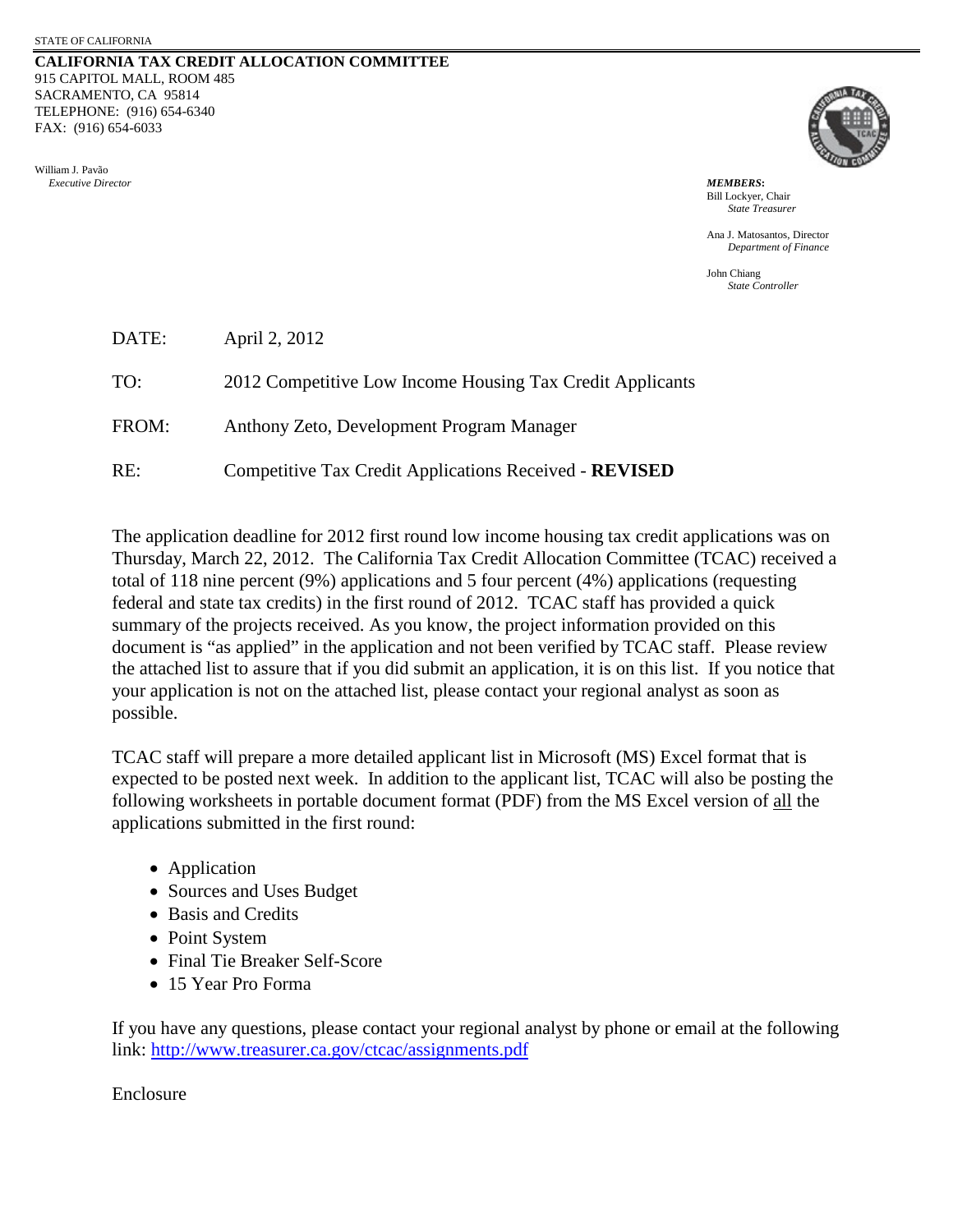# 9% Applications 2012 First Round (as Applied) - **REVISED 4/2/12**

| <b>TCAC</b>   |                                                 |                      | <b>FEDERAL</b><br><b>CREDIT</b> | <b>STATE</b><br><b>CREDIT</b> | <b>POINTS SELF</b> | <b>TIE-BREAKER</b> |                   |                             |
|---------------|-------------------------------------------------|----------------------|---------------------------------|-------------------------------|--------------------|--------------------|-------------------|-----------------------------|
| <b>NUMBER</b> | <b>PROJECT NAME</b>                             | <b>HOUSING TYPE</b>  | <b>REQUESTED</b>                | <b>REQUESTED</b>              | <b>SCORE TOTAL</b> | <b>SELF SCORE</b>  | <b>SET ASIDE</b>  | <b>REGION</b>               |
| CA-12-001     |                                                 |                      |                                 |                               | 148.00             | 27.978%            |                   | N/A                         |
| CA-12-002     | Kings Valley Senior Apartments<br>Citronica Two | Seniors<br>Seniors   | \$570,216<br>\$1,369,385        | \$1,900,719<br>\$0            | 148.00             | 27.370%            | Rural<br>N/A      | San Diego County            |
| CA-12-003     |                                                 | Large Family         | \$1,699,227                     |                               | 148.00             | 34.900%            | N/A               | North and East Bay Region   |
| CA-12-004     | 94th & International Apartments                 | <b>SRO</b>           |                                 | \$0                           |                    |                    |                   |                             |
| CA-12-005     | <b>Franciscan Towers</b>                        | At-Risk              | \$1,937,000<br>\$267,602        | \$0                           | 136.00             | 38.630%            | N/A               | San Francisco County        |
|               | <b>Cherry Glen Apartments</b>                   |                      |                                 | \$553,146                     | 148.00             | 12.806%            | At-Risk           | Capital and Northern Region |
| CA-12-006     | <b>Essex Tower</b>                              | Seniors              | \$1,456,319                     | \$0                           | 148.00             | 2.048%             | N/A               | <b>Los Angeles County</b>   |
| CA-12-007     | Avon Dakota - Phase I                           | Large Family         | \$467,223                       | \$0                           | 148.00             | 53.402%            | N/A               | Orange County               |
| CA-12-008     | <b>Brookfield Apartments</b>                    | Large Family         | \$1,697,256                     | \$6,563,108                   | 148.00             | 2.540%             | N/A               | <b>Central Region</b>       |
| CA-12-009     | Ford & Monterey Family Housing                  | Large Family         | \$1,225,816                     | \$0                           | 148.00             | 58.000%            | Nonprofit         | South and West Bay Region   |
| CA-12-010     | Day Street Apartments                           | <b>Special Needs</b> | \$797,550                       | \$0                           | 148.00             | 62.546%            | <b>NPHA</b>       | Los Angeles County          |
| CA-12-011     | <b>Courtland Street Apartments</b>              | Large Family         | \$412,189                       | \$1,648,755                   | 148.00             | 56.499%            | N/A               | <b>Central Coast Region</b> |
| CA-12-012     | Juniper Gardens Apartments                      | At-Risk              | \$612,896                       | \$0                           | 148.00             | 60.556%            | At-Risk           | San Diego County            |
| CA-12-013     | Morro Del Mar Senior Apartments                 | Seniors              | \$360,150                       | \$0                           | 148.00             | 25.044%            | Rural             | N/A                         |
| CA-12-014     | <b>UA Homes</b>                                 | <b>SRO</b>           | \$751,055                       | \$0                           | 148.00             | 88.093%            | <b>NPHA</b>       | North and East Bay Region   |
| CA-12-015     | 9th & Broadway                                  | SRO                  | \$1,796,503                     | \$0                           | 148.00             | 72.231%            | Special Needs/SRO | San Diego County            |
| CA-12-016     | Summerhouse Apartments                          | Large Family         | \$769,359                       | \$0                           | 148.00             | 61.231%            | Nonprofit         | Inland Empire Region        |
| CA-12-017     | Orinda Senior Housing                           | Seniors              | \$743,171                       | \$2,972,684                   | 148.00             | 67.385%            | Nonprofit         | North and East Bay Region   |
| CA-12-018     | Golden Tee                                      | Seniors              | \$313,486                       | \$0                           | 148.00             | 2.541%             | N/A               | Capital and Northern Region |
| CA-12-019     | Warthan Place Apartments                        | Large Family         | \$1,061,189                     | \$4,244,755                   | 148.00             | 2.938%             | Rural             | N/A                         |
| CA-12-020     | <b>Ridgeway Studios</b>                         | <b>SRO</b>           | \$426,847                       | \$0                           | 148.00             | 59.052%            | Special Needs/SRO | Capital and Northern Region |
| CA-12-021     | The Alexander Apartments                        | Seniors              | \$1,574,749                     | \$0                           | 148.00             | 7.622%             | N/A               | Orange County               |
| CA-12-022     | <b>Perrymont Apartments</b>                     | Seniors              | \$167,355                       | \$0                           | 148.00             | 4.533%             | N/A               | South and West Bay Region   |
| CA-12-023     | <b>Capital Lofts</b>                            | Large Family         | \$1,845,362                     | \$0                           | 148.00             | 38.113%            | N/A               | Capital and Northern Region |
| CA-12-024     | Lakeshore Village Apartments                    | Large Family         | \$2,186,117                     | \$0                           | 148.00             | 4.246%             | Nonprofit         | Inland Empire Region        |
| CA-12-025     | <b>Willows Apartments</b>                       | At-Risk              | \$338,065                       | \$0                           | 148.00             | 24.057%            | At-Risk           | Rural                       |
| CA-12-026     | <b>Garden Apartments</b>                        | At-Risk              | \$299,253                       | \$1,026,241                   | 148.00             | 27.895%            | At-Risk           | <b>Central Region</b>       |
| CA-12-027     | Neary Lagoon                                    | Large Family         | \$972,229                       | \$0                           | 148.00             | 67.784%            | Nonprofit         | <b>Central Coast Region</b> |
| CA-12-028     | <b>Quinn Cottages</b>                           | <b>Special Needs</b> | \$508,068                       | \$0                           | 148.00             | 65.538%            | <b>NPHA</b>       | Capital and Northern Region |
| CA-12-029     | <b>Sunset Valley Duplexes</b>                   | Large Family         | \$1,189,001                     | \$3,963,337                   | 148.00             | 26.954%            | Rural             | N/A                         |
| CA-12-030     | <b>Cottages at Cypress</b>                      | Seniors              | \$405,162                       | \$0                           | 148.00             | 25.624%            | Rural / RHS 515   | N/A                         |
| CA-12-031     | Miracle Terrace                                 | At-Risk              | \$1,657,214                     | \$0                           | 148.00             | 7.833%             | At-Risk           | Orange County               |
| CA-12-032     | Jack Capon Villa                                | <b>Special Needs</b> | \$443,552                       | \$1,774,207                   | 148.00             | 50.156%            | Nonprofit         | North and East Bay Region   |
| CA-12-033     | Parc Grove Commons Northwest                    | Large Family         | \$1,575,341                     | \$6,301,362                   | 148.00             | 40.041%            | N/A               | <b>Central Region</b>       |
| CA-12-034     | Horizons at Yucaipa                             | Seniors              | \$1,851,887                     | \$0                           | 148.00             | 14.346%            | N/A               | <b>Inland Empire Region</b> |
| CA-12-035     | The Crossings on Amigo                          | Large Family         | \$2,392,697                     | \$0                           | 131.00             | 10.077%            | N/A               | Los Angeles County          |
| CA-12-036     | <b>Vermont Villas</b>                           | Seniors              | \$1,194,246                     | \$0                           | 148.00             | 8.054%             | N/A               | Los Angeles County          |
| CA-12-037     | Serrano Gallery                                 | Large Family         | \$1,741,100                     | \$0                           | 148.00             | 8.006%             | N/A               | Los Angeles County          |
| CA-12-038     | Hoover 400 Apartments                           | Seniors              | \$907,584                       | \$0                           | 127.00             | 3.753%             | N/A               | Los Angeles County          |
| CA-12-039     | <b>Carson Family Housing</b>                    | Large Family         | \$574,561                       | \$0                           | 148.00             | 59.028%            | N/A               | Los Angeles County          |
| CA-12-040     | Villa Vasona Apartments                         | Seniors              | \$1,038,417                     | \$0                           | 148.00             | 14.461%            | At-Risk           | South and West Bay Region   |
| CA-12-041     | <b>Twin Oaks Apartments</b>                     | At-Risk              | \$387,031                       | \$0                           | 148.00             | 9.496%             | At-Risk           | North and East Bay Region   |
|               |                                                 |                      |                                 |                               |                    |                    |                   |                             |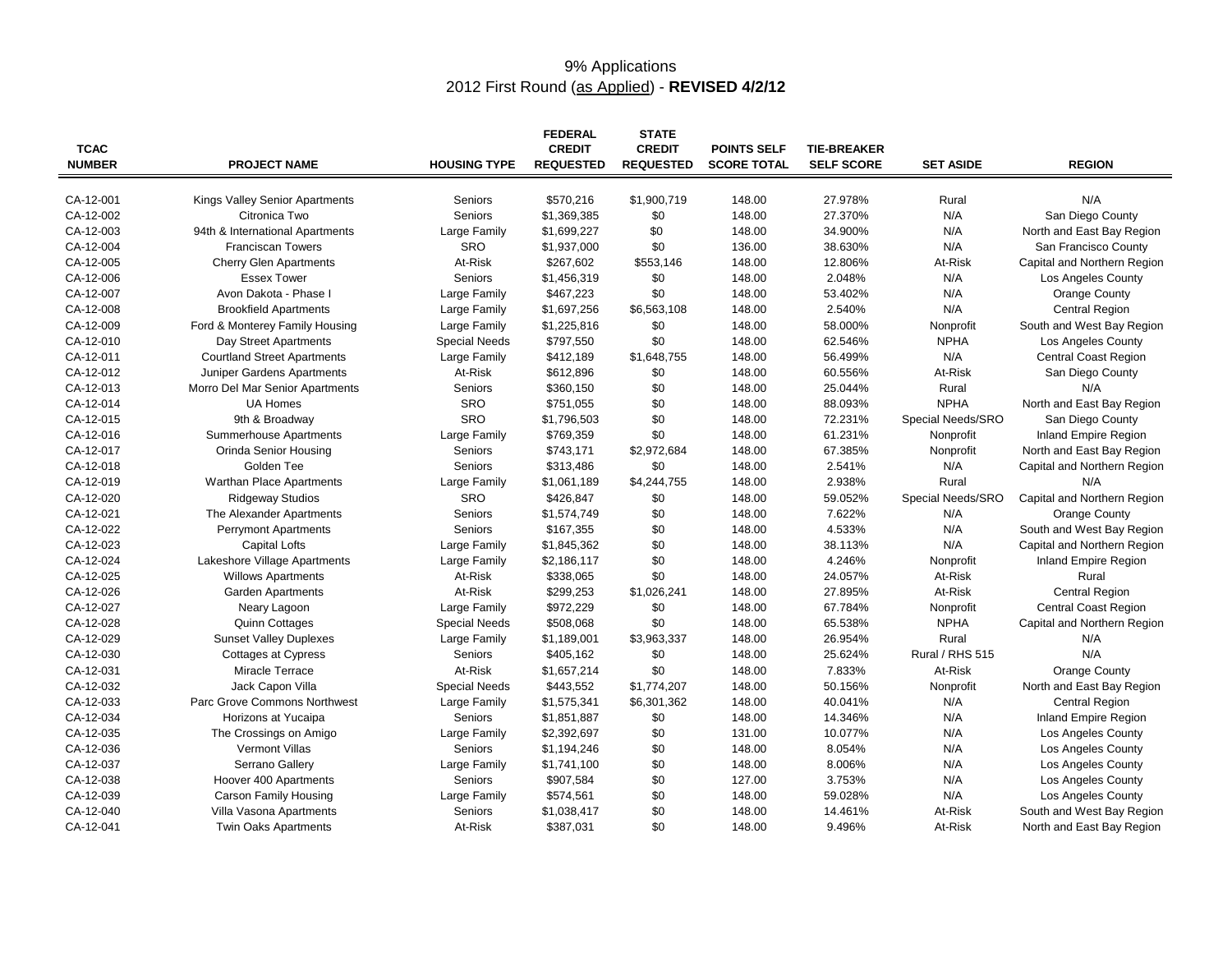# 9% Applications 2012 First Round (as Applied) - **REVISED 4/2/12**

| <b>TCAC</b><br><b>NUMBER</b> | <b>PROJECT NAME</b>                             | <b>HOUSING TYPE</b>          | <b>FEDERAL</b><br><b>CREDIT</b><br><b>REQUESTED</b> | <b>STATE</b><br><b>CREDIT</b><br><b>REQUESTED</b> | <b>POINTS SELF</b><br><b>SCORE TOTAL</b> | <b>TIE-BREAKER</b><br><b>SELF SCORE</b> | <b>SET ASIDE</b> | <b>REGION</b>               |
|------------------------------|-------------------------------------------------|------------------------------|-----------------------------------------------------|---------------------------------------------------|------------------------------------------|-----------------------------------------|------------------|-----------------------------|
| CA-12-042                    | <b>Riverview Terrace Apartments</b>             | At-Risk                      | \$403,112                                           | \$0                                               | 148.00                                   | 44.330%                                 | Rural            | N/A                         |
| CA-12-043                    | <b>Yucca Valley Senior Apartments</b>           | Seniors                      | \$1,389,539                                         | \$0                                               | 148.00                                   | 24.291%                                 | Rural            | N/A                         |
| CA-12-044                    | Westlake Village Apartments - Phase 2           | Large Family                 | \$947,780                                           | \$0                                               | 148.00                                   | 36.327%                                 | Nonprofit        | San Diego County            |
| CA-12-045                    | Downey: The View                                | Large Family                 | \$888,792                                           | \$0                                               | 148.00                                   | 55.610%                                 | Nonprofit        | Los Angeles County          |
| CA-12-046                    | Half Moon Village                               | <b>Seniors</b>               | \$870,087                                           | \$0                                               | 148.00                                   | 61.949%                                 | Rural            | N/A                         |
| CA-12-047                    | Garland Plaza Rehab                             | Large Family                 | \$363,480                                           | \$0                                               | 148.00                                   | 53.546%                                 | Nonprofit        | South and West Bay Region   |
| CA-12-048                    | <b>Williams Senior Apartments</b>               | Seniors                      | \$654,159                                           | \$2,616,635                                       | 148.00                                   | 38.270%                                 | Rural            | N/A                         |
| CA-12-049                    | San Antonio Apartments                          | Large Family                 | \$784,983                                           | \$3,139,933                                       | 148.00                                   | 42.574%                                 | Rural            | N/A                         |
| CA-12-050                    | <b>Lakeport Senior Apartments</b>               | <b>Seniors</b>               | \$721,248                                           | \$2,884,994                                       | 148.00                                   | 14.228%                                 | Rural/RHS 515    | N/A                         |
| CA-12-051                    | The Grove Apartments                            | Large Family                 | \$949,319                                           | \$0                                               | 148.00                                   | 2.636%                                  | N/A              | Capital and Northern Region |
| CA-12-052                    | <b>Valley Glen Apartments</b>                   | Large Family                 | \$853,884                                           | \$3,415,535                                       | 148.00                                   | 48.000%                                 | Rural            | N/A                         |
| CA-12-053                    | <b>Livingston Family Apartments</b>             |                              | \$872,832                                           | \$3,491,328                                       | 148.00                                   | 11.964%                                 | Rural/RHS 515    | N/A                         |
| CA-12-054                    | <b>Argyle Apartments</b>                        | Large Family<br>Large Family | \$954,718                                           | \$0                                               | 148.00                                   | 34.391%                                 | N/A              | Los Angeles County          |
| CA-12-055                    | Amberwood II Apartments/Armona Village          | At-Risk                      |                                                     | \$1,545,177                                       | 148.00                                   | 57.417%                                 | Rural/RHS 515    | N/A                         |
|                              |                                                 | At-Risk                      | \$464,944                                           |                                                   |                                          |                                         |                  | N/A                         |
| CA-12-056                    | Meadowbrook/Parkview Garden Apartments          |                              | \$678,657                                           | \$0                                               | 148.00                                   | 42.920%                                 | Rural            | N/A                         |
| CA-12-057                    | Carolyn Apartments / Corcoran Garden Apartments | Large Family                 | \$627,319                                           | \$0                                               | 148.00                                   | 64.401%                                 | Rural            |                             |
| CA-12-058                    | <b>Broadway Manor</b>                           | At-Risk                      | \$499,560                                           | \$0                                               | 148.00                                   | 38.815%                                 | Rural            | N/A                         |
| CA-12-059                    | <b>Stonegate Apartment Homes</b>                | Large Family                 | \$481,535                                           | \$0                                               | 148.00                                   | 46.880%                                 | N/A              | Orange County               |
| CA-12-060                    | Stonegate Apartment Homes II                    | Large Family                 | \$463,212                                           | \$0                                               | 148.00                                   | 39.977%                                 | N/A              | Orange County               |
| CA-12-061                    | <b>Reedley Family Apartments</b>                | Large Family                 | \$947,756                                           | \$3,791,022                                       | 148.00                                   | 23.712%                                 | Rural            | N/A                         |
| CA-12-062                    | Kendra Place                                    | Large Family                 | \$766,212                                           | \$0                                               | 148.00                                   | 27.497%                                 | Rural/RHS 515    | N/A                         |
| CA-12-063                    | Oak Ridge Family Apartments                     | Large Family                 | \$566,824                                           | \$2,267,070                                       | 148.00                                   | 4.604%                                  | Nonprofit        | North and East Bay Region   |
| CA-12-064                    | Long Beach & 21st Apartments                    | Seniors                      | \$903,460                                           | \$0                                               | 148.00                                   | 25.212%                                 | N/A              | Los Angeles County          |
| CA-12-065                    | <b>Compton Senior Apartments</b>                | Seniors                      | \$981,405                                           | \$0                                               | 148.00                                   | 53.489%                                 | N/A              | Los Angeles County          |
| CA-12-066                    | Oakland 34                                      | Seniors                      | \$714,636                                           | \$0                                               | 148.00                                   | 4.616%                                  | N/A              | North and East Bay Region   |
| CA-12-067                    | <b>Lugo Senior Apartments</b>                   | Seniors                      | \$1,049,783                                         | \$0                                               | 148.00                                   | 66.570%                                 | N/A              | <b>Inland Empire Region</b> |
| CA-12-068                    | The Aspens                                      | Large Family                 | \$556,785                                           | \$2,227,139                                       | 148.00                                   | 38.150%                                 | N/A              | Central Region              |
| CA-12-069                    | Linda Vista                                     | Seniors                      | \$1,489,814                                         | \$0                                               | 148.00                                   | 26.219%                                 | N/A              | Los Angeles County          |
| CA-12-070                    | Los Feliz Apartments                            | Large Family                 | \$1,462,500                                         | \$0                                               | 148.00                                   | 56.446%                                 | Nonprofit        | <b>Central Coast Region</b> |
| CA-12-071                    | Descanso Place II                               | Large Family                 | \$345,233                                           | \$0                                               | 148.00                                   | 3.080%                                  | Nonprofit        | Central Region              |
| CA-12-072                    | <b>Terracina Apartments</b>                     | Large Family                 | \$1,374,687                                         | \$0                                               | 148.00                                   | 41.050%                                 | N/A              | Los Angeles County          |
| CA-12-073                    | Allied Plaza Senior Apartments                  | <b>Seniors</b>               | \$527,120                                           | \$2,102,013                                       | 148.00                                   | 18.001%                                 | N/A              | Central Region              |
| CA-12-074                    | Village at Acacia                               | Large Family                 | \$759,374                                           | \$3,036,023                                       | 148.00                                   | 27.722%                                 | Rural            | N/A                         |
| CA-12-075                    | South Street Family Apartments                  | Large Family                 | \$590,599                                           | \$2,361,249                                       | 148.00                                   | 33.307%                                 | N/A              | <b>Central Coast Region</b> |
| CA-12-076                    | Las Alturas                                     | <b>Seniors</b>               | \$1,340,523                                         | \$0                                               | 148.00                                   | 74.443%                                 | Nonprofit        | Los Angeles County          |
| CA-12-077                    | Mosaic Gardens at Huntington Park               | <b>Special Needs</b>         | \$496,226                                           | \$0                                               | 148.00                                   | 64.060%                                 | <b>NPHA</b>      | Los Angeles County          |
| CA-12-078                    | <b>Highgrove Workforce Apartments</b>           | Large Family                 | \$917,561                                           | \$0                                               | 148.00                                   | 67.133%                                 | N/A              | Inland Empire Region        |
| CA-12-079                    | <b>Bridges at Florence Apartments</b>           | Seniors                      | \$517,708                                           | \$0                                               | 148.00                                   | 40.010%                                 | N/A              | Central Region              |
| CA-12-080                    | <b>Marion Villas</b>                            | Seniors                      | \$388,015                                           | \$1,552,061                                       | 148.00                                   | 30.172%                                 | Rural            | N/A                         |
| CA-12-081                    | New Hampshire Family Housing                    | Large Family                 | \$1,198,729                                         | \$0                                               | 148.00                                   | 60.444%                                 | Nonprofit        | Los Angeles County          |
| CA-12-082                    | <b>Norwalk Towers Apartments</b>                | Seniors                      | \$2,101,283                                         | \$0                                               | 148.00                                   | 55.592%                                 | At-Risk          | Los Angeles County          |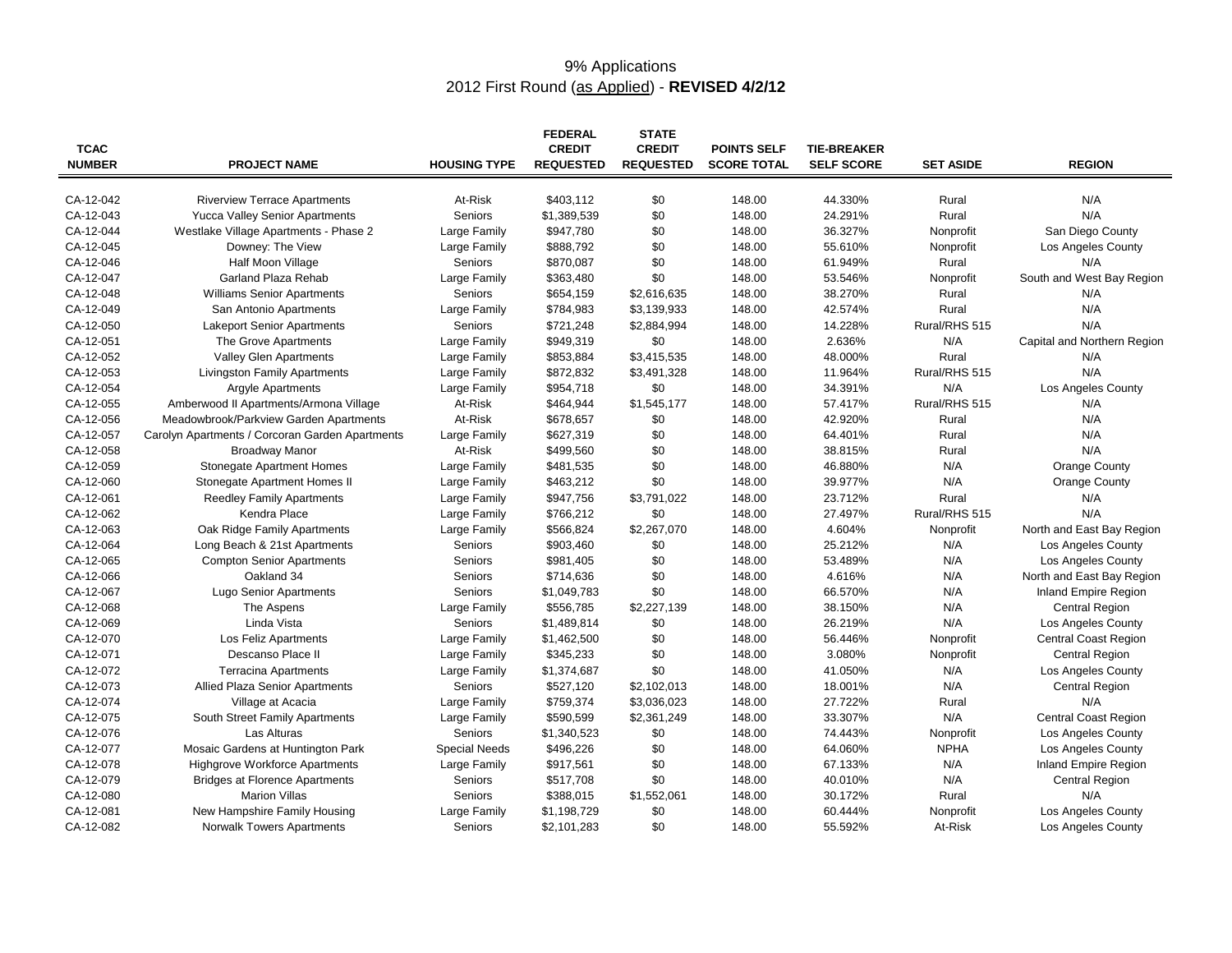# 9% Applications 2012 First Round (as Applied) - **REVISED 4/2/12**

| <b>TCAC</b><br><b>NUMBER</b> | <b>PROJECT NAME</b>                    | <b>HOUSING TYPE</b>  | <b>FEDERAL</b><br><b>CREDIT</b><br><b>REQUESTED</b> | <b>STATE</b><br><b>CREDIT</b><br><b>REQUESTED</b> | <b>POINTS SELF</b><br><b>SCORE TOTAL</b> | <b>TIE-BREAKER</b><br><b>SELF SCORE</b> | <b>SET ASIDE</b>  | <b>REGION</b>               |
|------------------------------|----------------------------------------|----------------------|-----------------------------------------------------|---------------------------------------------------|------------------------------------------|-----------------------------------------|-------------------|-----------------------------|
| CA-12-083                    | <b>Banning Villa Apartments</b>        | At-Risk              | \$1,250,085                                         | \$0                                               | 148.00                                   | 37.834%                                 | At-Risk           | Los Angeles County          |
| CA-12-084                    | Riverwal at Reseda                     | Large Family         | \$1,338,577                                         | \$0                                               | 148.00                                   | 32.153%                                 | Nonprofit         | <b>Los Angeles County</b>   |
| CA-12-085                    | Sol Y Luna Apartments                  | Large Family         | \$1,416,980                                         | \$0                                               | 148.00                                   | 31.434%                                 | Nonprofit         | Los Angeles County          |
| CA-12-086                    | Rio Vista Apartments                   | Large Family         | \$1,719,905                                         | \$0                                               | 148.00                                   | 35.759%                                 | N/A               | Los Angeles County          |
| CA-12-087                    | El Monte Veterans Housing              | SRO                  | \$764,595                                           | \$0                                               | 148.00                                   | 47.867%                                 | <b>NPHA</b>       | Los Angeles County          |
| CA-12-088                    | Sage Park                              | Large Family         | \$1,971,171                                         | \$0                                               | 148.00                                   | 31.851%                                 | Nonprofit         | Los Angeles County          |
| CA-12-089                    | <b>Parkview Apartments</b>             | Large Family         | \$1,304,401                                         | \$0                                               | 148.00                                   | 74.288%                                 | N/A               | San Diego County            |
| CA-12-090                    | <b>Beaumont Commons</b>                | Large Family         | \$792,706                                           | \$0                                               | 148.00                                   | 30.112%                                 | N/A               | Inland Empire Region        |
| CA-12-092                    | <b>Richmond City Center Apartments</b> | Large Family         | \$449,429                                           | \$0                                               | 148.00                                   | 64.122%                                 | N/A               | North and East Bay Region   |
| CA-12-093                    | <b>Coastside Senior Housing</b>        | Seniors              | \$827,074                                           | \$0                                               | 148.00                                   | 50.675%                                 | Rural             | N/A                         |
| CA-12-094                    | <b>Bell Manor</b>                      | Seniors              | \$627,033                                           | \$2,090,110                                       | 148.00                                   | 64.346%                                 | N/A               | North and East Bay Region   |
| CA-12-095                    | Horizons at Olive Street               | Large Family         | \$1,331,843                                         | \$0                                               | 148.00                                   | 3.862%                                  | N/A               | Inland Empire Region        |
| CA-12-096                    | Lorenz Senior Apartments               | At-Risk              | \$513,005                                           | \$0                                               | 148.00                                   | 59.602%                                 | At-Risk           | Capital and Northern Region |
| CA-12-097                    | <b>Riverwalk Apartments</b>            | Large Family         | \$532,361                                           | \$0                                               | 148.00                                   | 38.772%                                 | N/A               | Central Coast Region        |
| CA-12-098                    | Crossroads                             | Large Family         | \$1,400,615                                         | \$5,602,461                                       | 148.00                                   | 21.123%                                 | N/A               | North and East Bay Region   |
| CA-12-099                    | Oak Park Apartments                    | Large Family         | \$1,298,763                                         | \$5,195,049                                       | 148.00                                   | 52.086%                                 | Rural             | N/A                         |
| CA-12-100                    | <b>Broadwood Terrace</b>               | Seniors              | \$1,496,471                                         | \$0                                               | 148.00                                   | 71.132%                                 | Nonprofit         | Los Angeles County          |
| CA-12-101                    | <b>Palmer Villas</b>                   | Large Family         | \$862,281                                           | \$3,483,964                                       | 148.00                                   | 8.519%                                  | Rural             | N/A                         |
| CA-12-102                    | <b>Third Avenue Apartments</b>         | Large Family         | \$1,112,540                                         | \$4,450,160                                       | 148.00                                   | 52.760%                                 | Nonprofit         | North and East Bay Region   |
| CA-12-103                    | Doria Apartments Homes - Phase 2       | Large Family         | \$680,287                                           | \$0                                               | 148.00                                   | 73.678%                                 | Nonprofit         | Orange County               |
| CA-12-104                    | <b>Calico Family Apartments</b>        | <b>Special Needs</b> | \$1,443,424                                         | \$0                                               | 137.00                                   | 3.886%                                  | Special Needs/SRO | <b>Inland Empire Region</b> |
| CA-12-105                    | Aptos Blue                             | Large Family         | \$785,937                                           | \$0                                               | 148.00                                   | 79.015%                                 | Nonprofit         | <b>Central Coast Region</b> |
| CA-12-106                    | Rosslyn Hotel Apartments               | SRO                  | \$1,251,432                                         | \$0                                               | 148.00                                   | 76.423%                                 | Nonprofit         | Los Angeles County          |
| CA-12-107                    | Sonata at Riverpark                    | Large Family         | \$900,325                                           | \$0                                               | 148.00                                   | 37.027%                                 | N/A               | <b>Central Coast Region</b> |
| CA-12-108                    | West San Carlos Senior Apartments      | Seniors              | \$1,129,568                                         | \$4,518,274                                       | 148.00                                   | 53.826%                                 | N/A               | South and West Bay Region   |
| CA-12-109                    | Montclair 4 Special Needs              | <b>Special Needs</b> | \$360,137                                           | \$0                                               | 148.00                                   | 60.542%                                 | Nonprofit         | <b>Inland Empire Region</b> |
| CA-12-110                    | New Pershing Apartments                | <b>Special Needs</b> | \$1,412,564                                         | \$0                                               | 148.00                                   | 73.515%                                 | <b>NPHA</b>       | <b>Los Angeles County</b>   |
| CA-12-111                    | <b>Tierra Springs Apartments</b>       | Large Family         | \$825,871                                           | \$3,335,242                                       | 148.00                                   | 16.690%                                 | N/A               | North and East Bay Region   |
| CA-12-112                    | Verbena Crossing Apartments            | Large Family         | \$571,458                                           | \$0                                               | 148.00                                   | 62.994%                                 | Rural             | N/A                         |
| CA-12-113                    | <b>Quartz Ridge Apartments</b>         | Large Family         | \$1,030,933                                         | \$4,246,335                                       | 148.00                                   | 25.040%                                 | N/A               | Capital and Northern Region |
| CA-12-114                    | Harper's Point Apartments              | Seniors              | \$1,144,976                                         | \$0                                               | 128.00                                   | 8.726%                                  | N/A               | Orange County               |
| CA-12-115                    | <b>Tyler Court</b>                     | Seniors              | \$361,503                                           | \$0                                               | 148.00                                   | 40.742%                                 | N/A               | Los Angeles County          |
| CA-12-116                    | Casa de Esperanza                      | Large Family         | \$1,150,098                                         | \$0                                               | 148.00                                   | 68.613%                                 | Nonprofit         | <b>Central Region</b>       |
| CA-12-117                    | <b>Bradford Senior Apartments</b>      | Seniors              | \$414,066                                           | \$0                                               | 148.00                                   | 62.920%                                 | Nonprofit         | <b>Central Region</b>       |
| CA-12-118                    | Garden Village                         | Large Family         | \$1,112,581                                         | \$3,078,602                                       | 148.00                                   | 21.382%                                 | N/A               | Capital and Northern Region |
| CA-12-119                    | Mutual Housing at Spring Lake          | Large Family         | \$1,272,245                                         | \$5,088,981                                       | 148.00                                   | 45.564%                                 | N/A               | Capital and Northern Region |